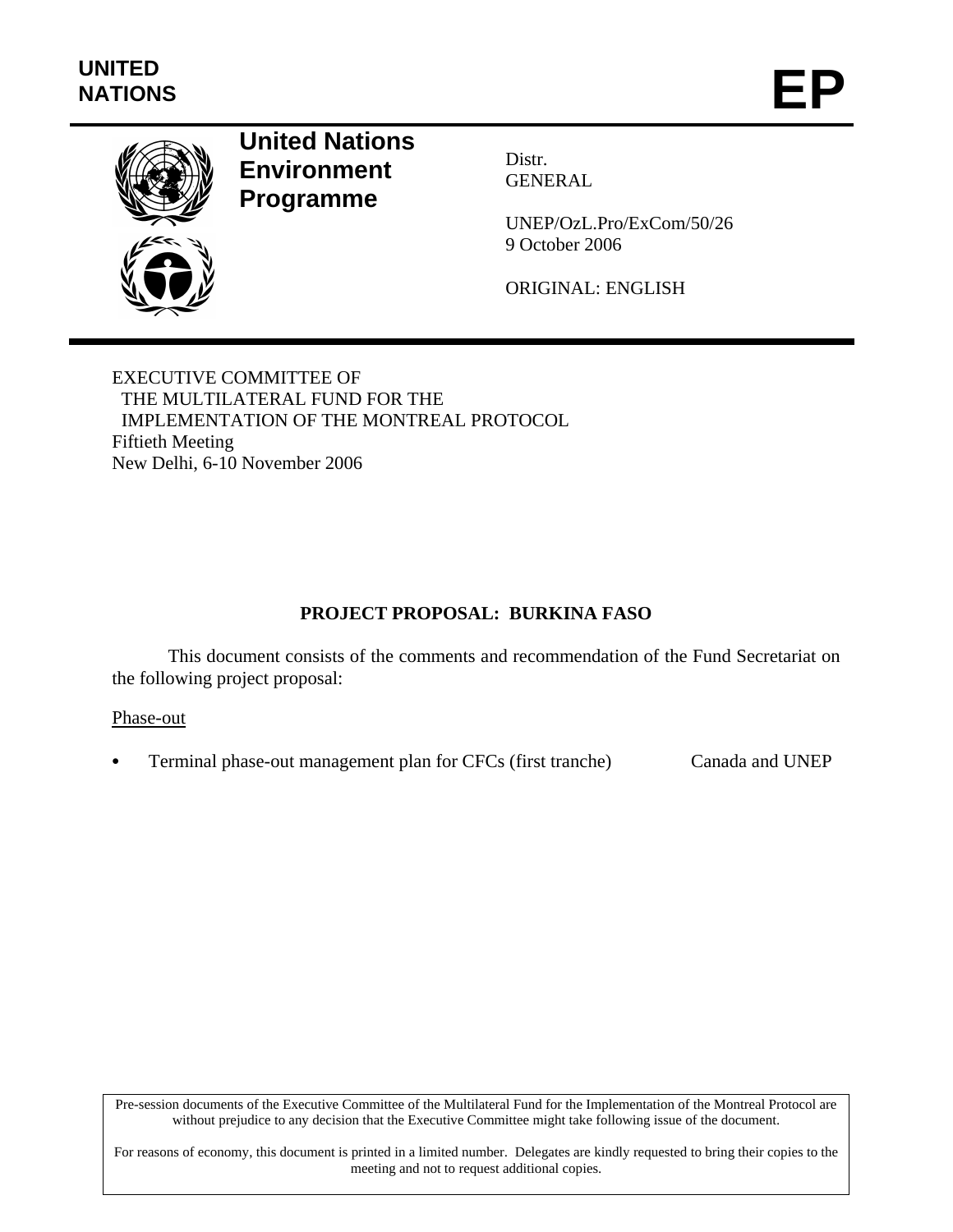#### **PROJECT EVALUATION SHEET – MULTI-YEAR PROJECTS BURKINA FASO**

#### **PROJECT TITLE BILATERAL/IMPLEMENTING AGENCY**

Terminal phase-out management plan for CFCs (first tranche) Canada and UNEP

#### **NATIONAL CO-ORDINATING AGENCY:** Ministère de l'Environnement et du cadre de vie, Bureau Ozone

#### **LATEST REPORTED CONSUMPTION DATA FOR ODS ADDRESSED IN PROJECT A: ARTICLE-7 DATA (ODP TONNES, 2005**, **AS OF SEPTEMBER 2006)**

| CFC<br>mnex<br><br>$\mathbf{v}$<br>∽u⊾<br>.<br>◡ | ≖ |  |
|--------------------------------------------------|---|--|
|                                                  |   |  |

#### **B: COUNTRY PROGRAMME SECTORAL DATA (ODP TONNES, 2005**, **AS OF SEPTEMBER 2006)**

| <b>ODS</b>                  | Aerosol | Foam | Ref. Servicing | <b>ODS</b> | $\sim$<br>Solvents | Process agent | Fumigant |
|-----------------------------|---------|------|----------------|------------|--------------------|---------------|----------|
| $CFC-$<br>$1 \cap$<br>°C-12 |         |      | .41            |            |                    |               |          |
|                             |         |      |                |            |                    |               |          |

#### **CFC consumption remaining eligible for funding (ODP tonnes)**

**CURRENT YEAR BUSINESS PLAN:** Total funding US \$230,000: total phase-out 0.0 ODP tonnes.

| PROJECT DATA                                 |                                               | 2006   | 2007    | 2008 | 2009 | 2010 | <b>Total</b> |
|----------------------------------------------|-----------------------------------------------|--------|---------|------|------|------|--------------|
| <b>CFC</b>                                   | <b>Montreal Protocol limits</b>               | 18.133 | 5.44    | 5.44 | 5.44 | 0.0  |              |
|                                              | Annual consumption limit                      | 7.41   | 5.44    | 5.44 | 5.44 | 0.0  |              |
| (ODP                                         | Annual phase-out from ongoing projects        |        |         |      |      |      |              |
| tonnes)                                      | Annual phase-out newly addressed              |        |         |      |      |      |              |
|                                              | Annual unfunded phase-out                     |        |         |      |      |      |              |
|                                              | TOTAL ODS CONSUMPTION TO BE PHASED OUT        |        |         |      |      |      |              |
|                                              | Total ODS consumption to be phased-in (HCFCs) |        |         |      |      |      |              |
| Project cost as originally submitted (US \$) |                                               |        |         |      |      |      |              |
|                                              | Final project costs (US \$):                  |        |         |      |      |      |              |
| Funding for UNEP                             |                                               | 90,900 | 89,100  |      |      |      | 180,000      |
| Funding for Canada                           |                                               | 98,500 | 66,500  |      |      |      | 165,000      |
| <b>Total project funding</b>                 |                                               |        | 155,600 |      |      |      | 345,000      |
|                                              | Final support costs (US \$):                  |        |         |      |      |      |              |
| Support cost for UNEP                        |                                               | 11,817 | 11,583  |      |      |      | 23,400       |
| Support cost for Canada                      |                                               | 12,805 | 8,645   |      |      |      | 21,450       |
| <b>Total support costs</b>                   |                                               | 24,622 | 20,228  |      |      |      | 44,850       |
|                                              | TOTAL COST TO MULTILATERAL FUND (US \$)       |        | 175,828 |      |      |      | 389,850      |
|                                              | Final project cost effectiveness (US \$/kg)   |        |         |      |      |      | n.a.         |

**FUNDING REQUEST:** Approval of funding for the first tranche (2006) as indicated above.

| <b>SECRETARIAT'S RECOMMENDATION</b> | Blanket approval |
|-------------------------------------|------------------|
|-------------------------------------|------------------|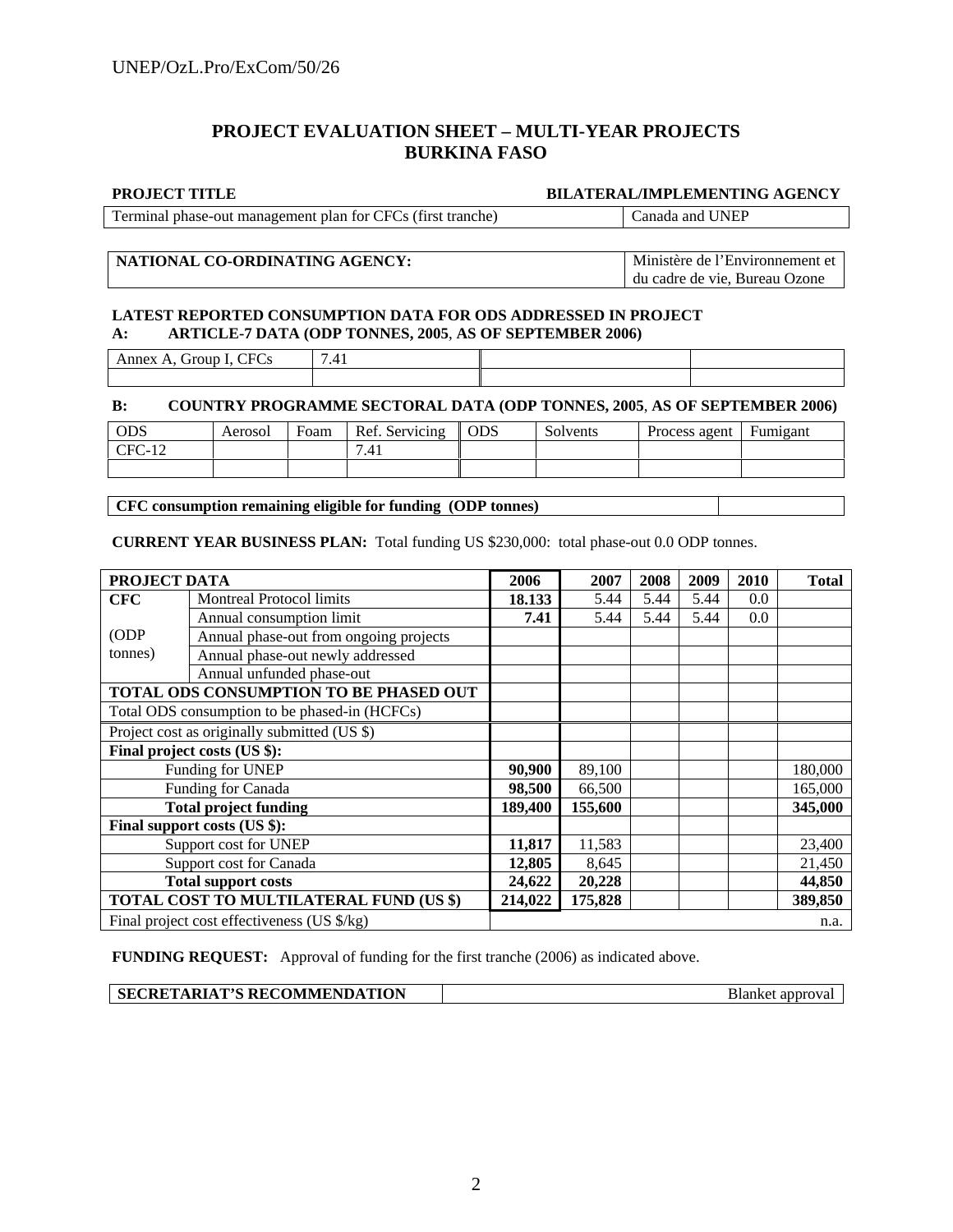#### **PROJECT DESCRIPTION**

1. UNEP, on behalf of the Government of Burkina Faso, has submitted a terminal phase-out management plan for CFCs (TPMP), for consideration by the Executive Committee at its 50th Meeting.

2. The total cost of the Burkina Faso TPMP is US \$345,000 plus US \$44,850 for agency support costs for UNEP and the Government of Canada (bilateral contribution to the Multilateral Fund). The project proposes the phase-out of 7.41 ODP tonnes of CFCs (current consumption) by the end of 2009. The CFC baseline for compliance is 36.27 ODP tonnes.

#### **Background**

3. To date, the Executive Committee has approved ODS monitoring and control, and recovery and recycling projects, as well as a RMP and a RMP update for Burkina Faso, amounting to funding of US \$368,600. These projects have been implemented by the Government of Canada, UNDP, UNEP and UNIDO.

#### **Results achieved so far**

4. ODS legislation establishing the licensing system to control ODS imports to Burkina Faso was enacted in 1997, and a total of 140 customs officers have been trained (five refrigerant identifiers were provided to customs officers). In the refrigerant servicing sector, 138 servicing technicians have been trained, and a number of servicing kits have been supplied to servicing workshops. Recycling and recovery machines have also been supplied, but several factors including equipment malfunction, refrigerant price differentials and harsh servicing conditions have led to insignificant amounts of CFC being recovered and reused. The incentive scheme for end-users (i.e., retrofit of large commercial and industrial refrigeration systems to non-CFC refrigerants) has only been partially implemented because of a lack of agreement between UNDP and the Government of Burkina Faso over the mechanisms for providing funds. Despite these problems, according to information provided by the Government of Burkina Faso, systems containing about 1.4 tonnes of CFC-12 and R-502 were retrofitted to HCFC-22 leading to the estimated phase-out of 0.84 ODP tonnes of CFCs (it is not expected that the project will continue).

5. Since 1 January 2006, imports of CFCs into Burkina Faso were officially banned as part of the legislation agreed by the Council of Ministers of the Union Economique et Monetaire Ouest Africaine (UEMOA). However, it should be noted that Burkina Faso is particularly vulnerable to illegal trade in CFCs. It is therefore expected that a complete ban on CFC imports will be very difficult to enforce and sustain without assistance from the Multilateral Fund to strengthen customs authorities and reduce internal demand for CFCs.

6. The current prices of refrigerants per kg are: US \$12.00 for CFC-12, US \$16.40 for HFC-134a, and US \$8.00 for HCFC-22.

7. The implementation of the RMP, together with other activities undertaken by the Government of Burkina Faso, has reduced CFC consumption in the country from the baseline consumption of 36.2 ODP tonnes (average of 1995-97) to 7.41 ODP tonnes in 2005. This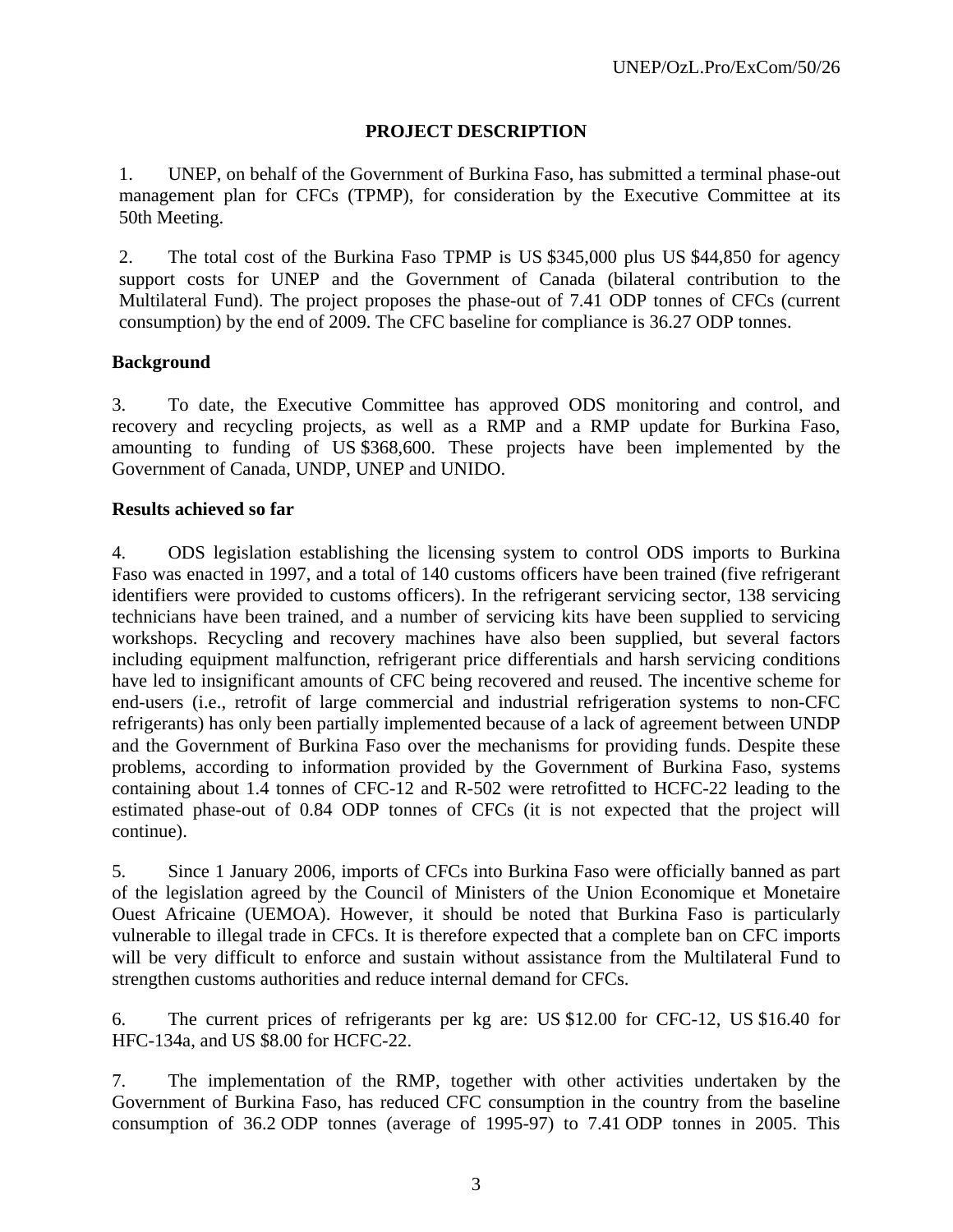consumption is mainly in the domestic and MAC sub-sectors. Burkina Faso met its phase-out target in 2005 and seems well positioned to meet the targets for 2007 and 2010.

8. During the preparation of the TPMP it was noted that a large number of small traders illegally introduce CFC refrigerants into the country. Since it was not possible to quantify the quantities of refrigerants illegally introduced into Burkina Faso, a variety of indirect methods were used to estimate the current CFC consumption. The results arrived through this approach confirmed the level of consumption of 7.41 ODP tonnes reported earlier by Burkina Faso to the Ozone Secretariat for 2005. This consumption is mainly in the domestic and MAC sub-sectors.

#### **Strategy for the elimination of remaining ODS and activities proposed under the TPMP**

9. The remaining CFC consumption is associated with servicing older refrigerators, freezers and CFC-based MAC systems. The best approach to dealing with this remaining consumption is through a retrofit programme through which CFC-based domestic, commercial and MAC refrigeration systems will be converted to hydrocarbons (HC) or HFC refrigerants. As this would mostly take place when systems are being repaired, the economic cost to Burkina Faso would be minimised. The following projects have been formulated under the proposed TPMP:

- (a) Technical assistance programme for the retrofitting of MACs and small refrigeration equipment: to equip a centre for demonstrating retrofit techniques to refrigeration and MAC service technicians, and supply retrofit equipment kits to a selected number of workshops in Burkina Faso;
- (b) Retrofit training for technicians in the MAC servicing sector: to train about 300 technicians in techniques of retrofitting refrigeration and MACs systems; and
- (c) Training for customs officers, to train about 150 customs and enforcement officers in the enforcement of ODS import regulations and on techniques for detecting ODS and non-ODS refrigerants.

#### **SECRETARIAT'S COMMENTS AND RECOMMENDATION**

#### **COMMENTS**

10. In 2005, the Government of Burkina Faso reported a total CFC consumption of 7.41 ODP tonnes of CFCs under Article 7 of the Montreal Protocol, which was 10.723 ODP tonnes below the allowable level of consumption for that year (i.e., 18.133 ODP tonnes).

11. The Secretariat has sought clarification on the estimates of CFC consumption in servicing domestic refrigeration appliances and MAC systems in Burkina Faso. UNEP provided the necessary additional information. The Secretariat agreed with the methodology applied for estimation of the current CFC consumption in Burkina Faso.

12. The Secretariat noted that the official ban on imports of ODS and ODS-based equipment into Burkina Faso as of January 2006, as part of UEMOA legislation, would have ramifications on the agreement between the Executive Committee and the Government of Burkina Faso, since CFC phase-out targets under the Montreal Protocol might contradict the adopted legislation.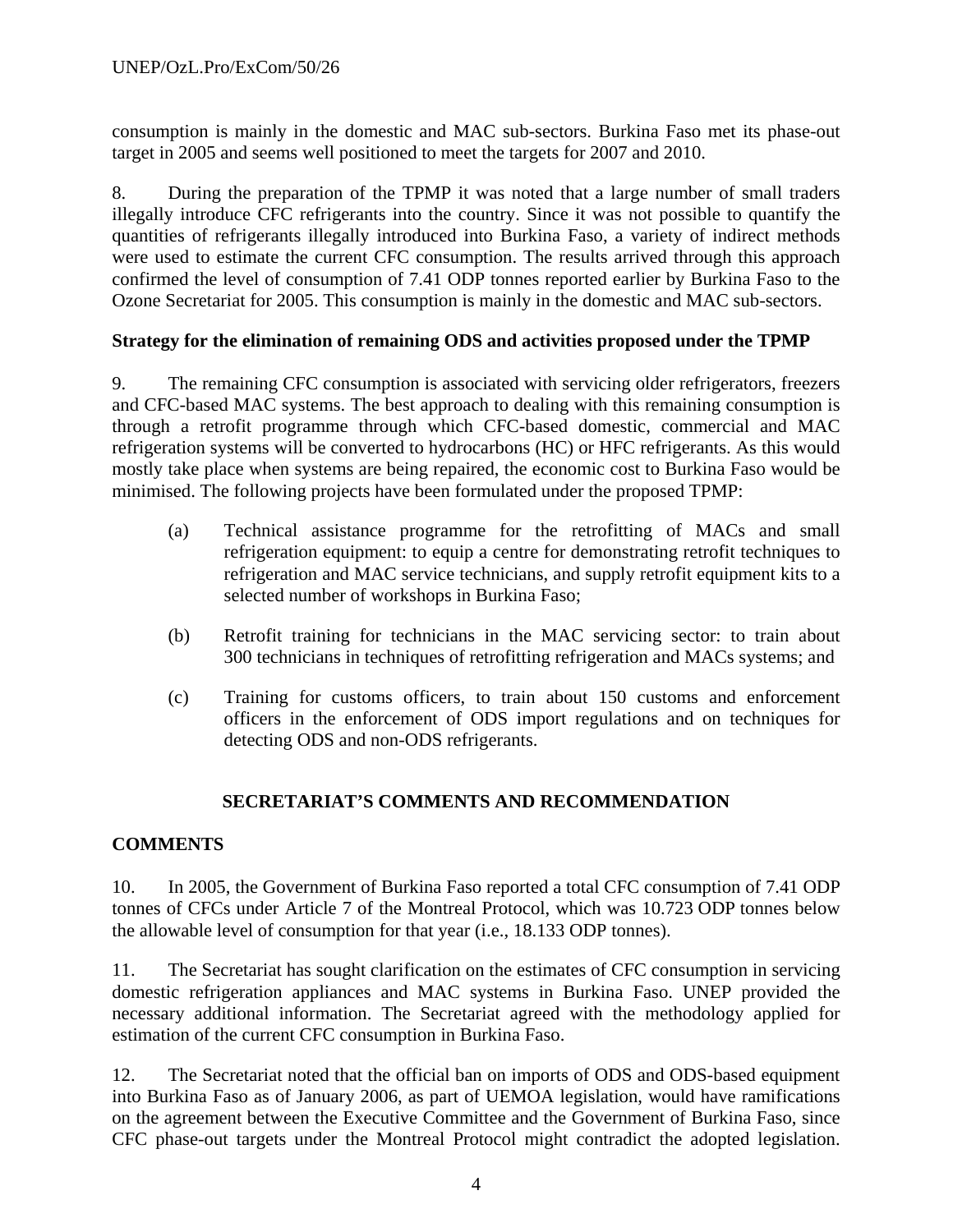UNEP clarified that UEMOA regulations allow member states to issue special ODS import permits to meet each country's needs. In the case of Burkina Faso, the established ODS licensing system would make this possible. Nevertheless, the Agreement has been carefully examined and several adjustments have been proposed, mainly to reflect decisions 45/54 and 46/37 of the Executive Committee.

13. The Secretariat expressed its support for the major elements of the proposed strategy to focus on customs training, refrigeration training and retrofit technical assistance. Given the tight commitments of the Government to ban all ODS imports under the UEMOA legislation, it appears that the retrofit demonstration phase has to be accelerated to the extent possible. The Secretariat felt that the experience available in retrofitting to HC and HFC blends in Article 5 and non-Article 5 countries needed to be fully utilized. For example, the demonstration project on HC retrofit in Senegal had generated a training manual on safe conversion and servicing practices for refrigeration appliances using HC refrigerants that could be used in Burkina Faso. The Secretariat's comments have been noted.

14. The Secretariat observed that HC retrofit is also an option in addressing the MAC sector in Burkina Faso. The use of flammable refrigerants (mainly HFC-152a and HC-290) for vehicle air conditioning has been considered by the TEAP Refrigeration Technical Option Committee (RTOC) in several of its reports. The RTOC concluded that while these are good refrigerants, they carry the downsides of being flammable and explosive, particularly for use in current MAC system designs. The potential for leakages into the passenger cabin presents a safety hazard for occupants. Furthermore, incidents of fire and explosions were reported in experiments with HC refrigerants in CFC-based MAC systems. UNEP responded by saying that the demonstration project would address all safety as well as technical issues and look at data on accidents. Should further research reach a negative conclusion, HC refrigerants would not be recommended as an alternative for the MAC sub-sector.

15. The Secretariat examined UNDP's progress reports on implementation of the incentive programme for the commercial and industrial refrigeration end-user sectors. The project has experienced significant delays in implementation since its approval in December 2000. UNDP's progress reports state repeated efforts to obtain a report from the Government of Burkina Faso on the activities undertaken under the project and proposals for future activities using remaining funds.

16. The Government of Burkina Faso submitted a draft agreement between the Government and the Executive Committee with the conditions for the complete phase-out of CFCs in Burkina Faso, which is annexed to the present document.

#### **RECOMMENDATION**

17. The Secretariat recommends blanket approval of the terminal phase-out management plan for Burkina Faso. The Executive Committee may wish to:

(a) Approve, in principle, the terminal phase-out management plan for Burkina Faso, at the amount of US \$345,000 plus agency support costs of US \$23,400 for UNEP and US \$21,450 for the Government of Canada;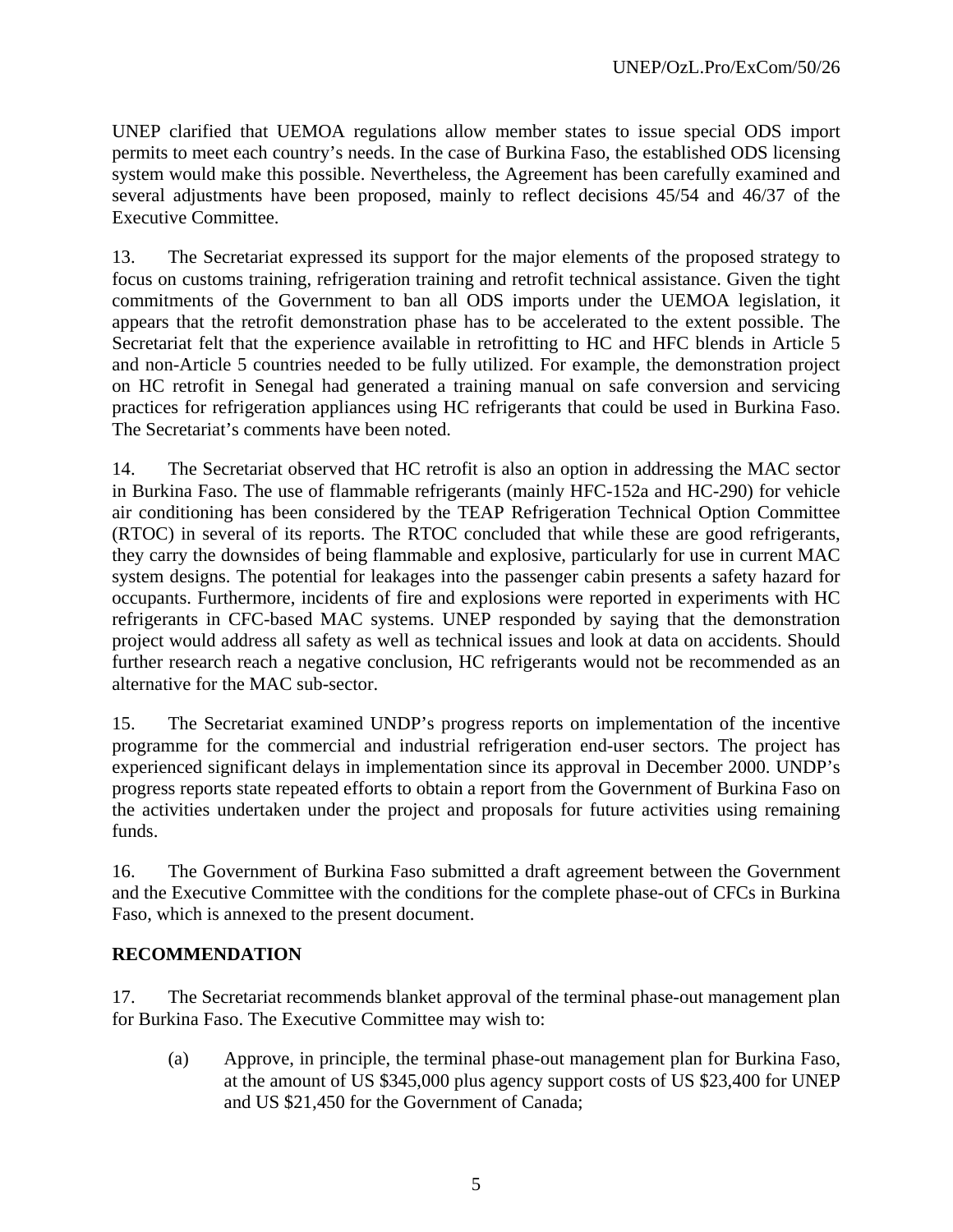- (b) Approve the draft agreement between the Government of Burkina Faso and the Executive Committee for the implementation of the national phase-out plan as contained in Annex I to the present document;
- (c) Urge the Government of Canada and UNEP to take full account of the requirements of decisions 41/100 and 49/6 during the implementation of the terminal phase-out management plan;
- (d) Request the Government of Burkina Faso and UNDP to submit, prior to the 51st Meeting of the Executive Committee, project completion reports for the following two projects: (i) incentive programme for the commercial and industrial refrigeration end-user sector and (ii) monitoring the activities in the RMP, that were approved at the 31st Meeting of the Executive Committee, as a condition for the approval of the funding for the second tranche of the plan; and
- (e) Approve the first tranche of the plan at the funding levels shown in the table below:

|     | <b>Project Title</b>                        | <b>Project Funding</b> | <b>Support Cost</b> | Implementing |
|-----|---------------------------------------------|------------------------|---------------------|--------------|
|     |                                             | (US\$)                 | (US\$)              | Agency       |
| (a) | Terminal phase-out management plan for CFCs | 98.500                 | 12,805              | Canada       |
|     | (first tranche)                             |                        |                     |              |
| (b) | Terminal phase-out management plan for CFCs | 90,900                 | 11.817              | <b>UNEP</b>  |
|     | (first tranche)                             |                        |                     |              |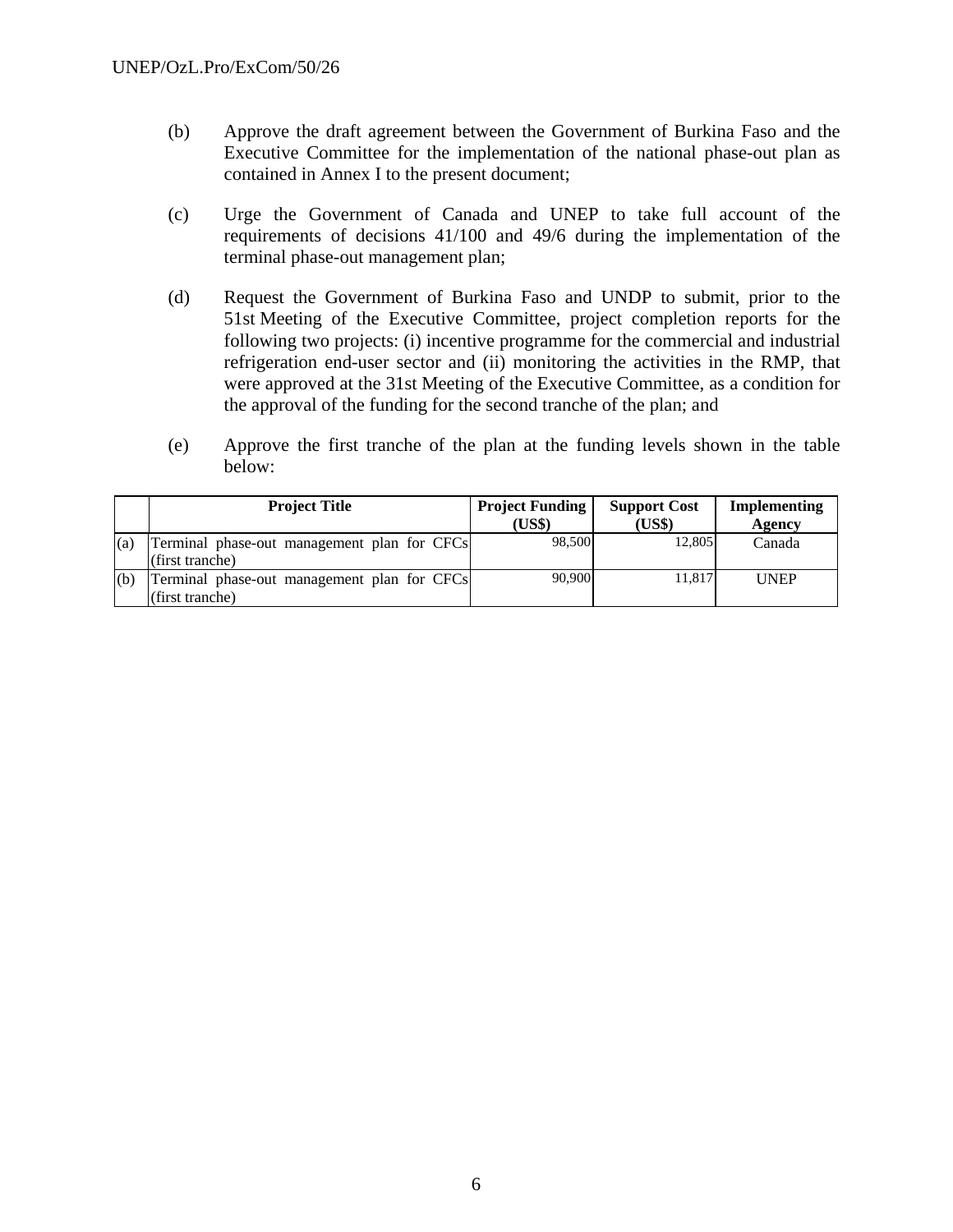#### **Annex I**

#### **AGREEMENT BETWEEN BURKINA FASO AND THE EXECUTIVE COMMITTEE OF THE MULTILATERAL FUND FOR THE TERMINAL PHASE-OUT MANAGEMENT PLAN**

1. This Agreement represents the understanding of the Government of Burkina Faso (the "Country") and the Executive Committee with respect to the complete phase-out of controlled use of the ozone-depleting substances set out in Appendix 1-A (the "Substances") prior to 1 January 2010 in compliance with Protocol schedules.

2. The Country agrees to meet the annual consumption limits of the Substances in Annex A (Group I) of the Montreal Protocol as set out in row 2 of Appendix 2-A (the "Targets, and Funding") in this Agreement. The Country accepts that, by its acceptance of this Agreement and performance by the Executive Committee of its funding obligations described in paragraph 3, it is precluded from applying for or receiving further funding from the Multilateral Fund in respect to the Substances as described in the TPMP document.

3. Subject to compliance by the Country with its obligations set out in this Agreement, the Executive Committee agrees in principle to provide the funding set out in row 5 of Appendix 2-A (the "Funding") to the Country. The Executive Committee will, in principle, provide this funding at the Executive Committee meetings specified in Appendix 3-A (the "Funding Approval Schedule").

4. The Country will meet the consumption limits for each of the Substances as indicated in Appendix 2-A. If requested by the Executive Committee pursuant to paragraph (d) of decision 45/54, it will also accept independent verification by the relevant implementing agency of achievement of these consumption limits as described in paragraph 9 of this Agreement.

5. The Executive Committee will not provide the Funding in accordance with the Funding Approval Schedule unless the Country satisfies the following conditions at least 30 days prior to the applicable Executive Committee meeting set out in the Funding Approval Schedule:

- (a) That the Country has met the Targets for the applicable year;
- (b) That the meeting of these Targets will be independently verified if requested by the Executive Committee consistent with paragraph (d) of decision 45/54;
- (c) That the Country has substantially completed all actions set out in the previous annual implementation programmes; and
- (d) That the Country has submitted and received endorsement from the Executive Committee for one or more annual implementation programmes in the form of Appendix 4-A (the "Annual Implementation Programmes") in respect of the year or years for which funding is being requested.

6. The Country will ensure that it conducts accurate monitoring of its activities under this Agreement. The institutions set out in Appendix 5-A (the "Monitoring") will monitor and report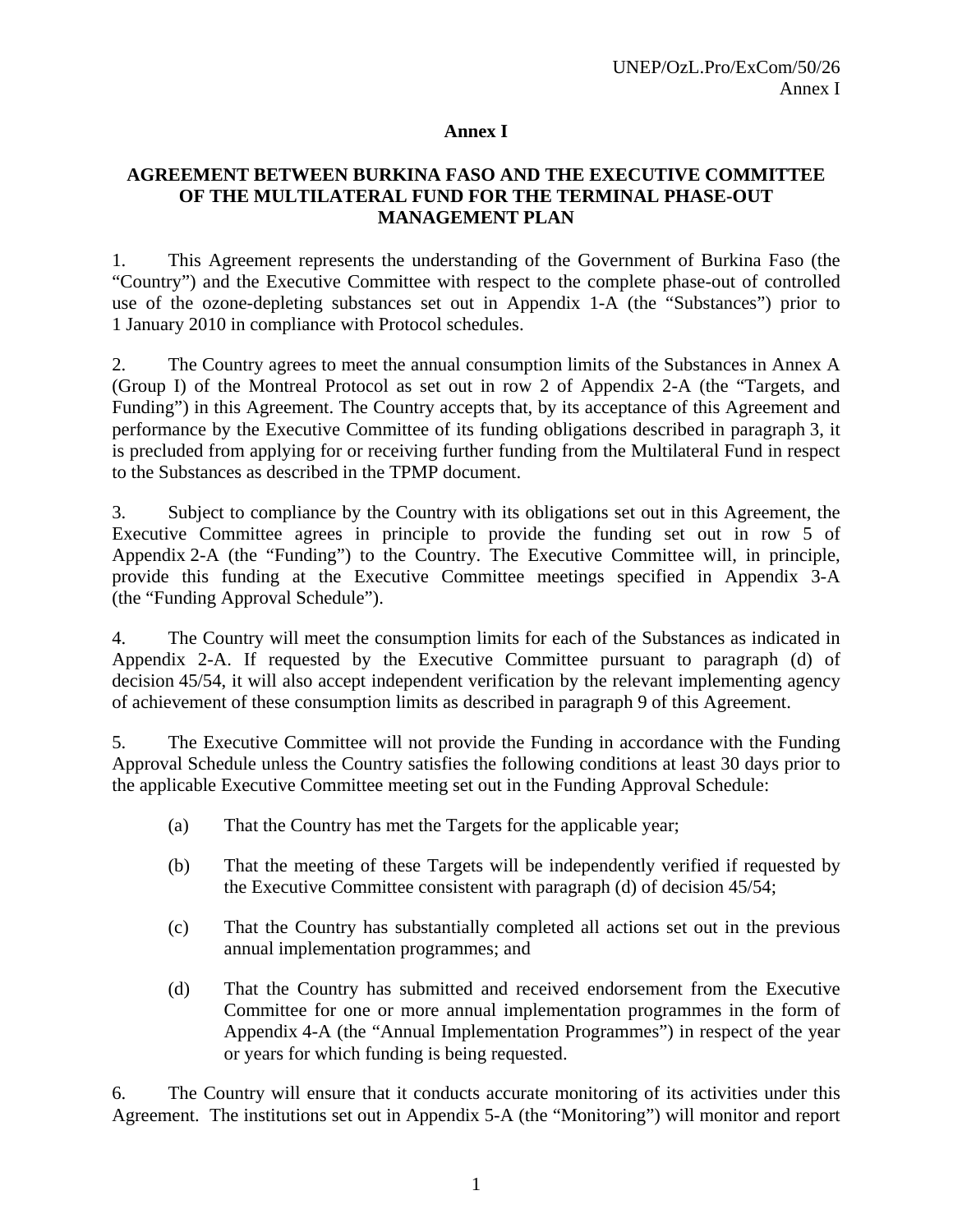on that monitoring in accordance with the roles and responsibilities set out in Appendix 5-A. This monitoring may also be subject to independent verification as described in paragraph 9.

7. While the Funding was determined on the basis of estimates of the needs of the Country to carry out its obligations under this Agreement, the Executive Committee agrees that the Country may have the flexibility to reallocate the approved funds, or part of the funds, according to the evolving circumstances to achieve the goals prescribed under this Agreement, and within the limits provided by decision 46/37. Reallocations categorized as major changes must be documented in advance in the next annual implementation programme and endorsed by the Executive Committee as described in sub-paragraph 5 (d). Reallocations not categorized as major changes may be incorporated in the approved annual implementation programme, under implementation at the time, and reported to the Executive Committee in the report on implementation of the annual programme.

8. Specific attention will be paid to the execution of the activities in the servicing sector, in particular:

- (a) The Country would use the flexibility available under this Agreement to address specific needs that might arise during project implementation;
- (b) The technical assistance programme for the refrigeration sub-sectors would be implemented in stages so that resources can be diverted to other activities such as, additional training or procurement of service tools, in cases where the proposed results are not achieved, and will be closely monitored in accordance with Appendix 5-A of this Agreement; and
- (c) The Country and the implementing agencies will take full account of the requirements of decisions 41/100 and 49/6 during the implementation of the terminal phase-out management plan.

9. The Country agrees to assume overall responsibility for the management and implementation of this Agreement and of all activities undertaken by it or on its behalf to fulfil the obligations under this Agreement. UNEP has agreed to be the lead implementing agency (The "Lead IA") and the Government of Canada has agreed to be cooperating implementing agency (the "Cooperating IA") under the lead of the Lead IA in respect of the Country's activities under this Agreement. The Lead IA will be responsible for carrying out the activities listed in Appendix 6-A, including but not limited to independent verification, should one be requested by the Executive Committee. The Country also agrees to periodic evaluations, which will be carried out under the monitoring and evaluation work programmes of the Multilateral Fund. The Cooperating IA will be responsible for carrying out the activities listed in Appendix 6- B. The Executive Committee agrees, in principle, to provide the Lead IA and the Cooperating IA with the fees set out in rows 6 and 7 of Appendix 2-A.

10. Should the Country, for any reason, not meet the Targets for the elimination of the Substances in Annex A (Group I) of the Montreal Protocol or otherwise does not comply with this Agreement, then the Country agrees that it will not be entitled to the Funding in accordance with the Funding Approval Schedule. At the discretion of the Executive Committee, funding will be reinstated according to a revised funding approval schedule determined by the Executive Committee after the Country has demonstrated that it has satisfied all of its obligations that were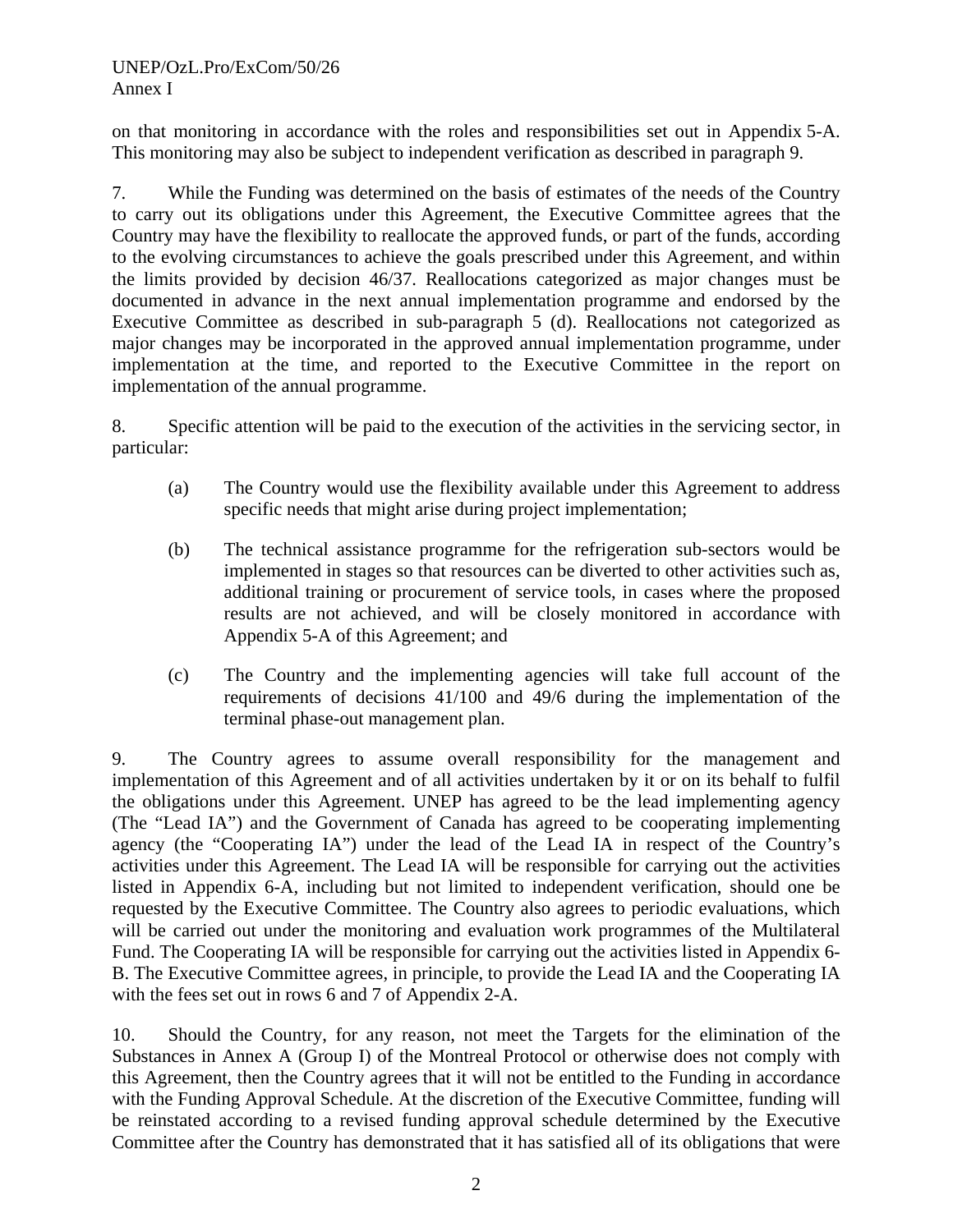due to be met prior to receipt of the next instalment of funding under the Funding Approval Schedule. The Country acknowledges that the Executive Committee may reduce the amount of the Funding by the amounts set out in Appendix 7-A in respect of each ODP tonne of reductions in consumption not achieved in any one year.

11. The funding components of this Agreement will not be modified on the basis of any future Executive Committee decision that may affect the funding of any other consumption sector projects or any other related activities in the Country.

12. The Country will comply with any reasonable request of the Executive Committee and the Lead IA and the Cooperating IA to facilitate implementation of this Agreement. In particular, it will provide the Lead IA and the Cooperating IA with access to information necessary to verify compliance with this Agreement.

13. All of the agreements set out in this Agreement are undertaken solely within the context of the Montreal Protocol and as specified in this Agreement. All terms used in this Agreement have the meaning ascribed to them in the Protocol unless otherwise defined herein.

#### **APPENDICES**

#### **APPENDIX 1-A: THE SUBSTANCES**

| $\Delta$<br>пех.<br>.<br>$\mathbf{1}$ and $\mathbf{1}$ | . | 11 $\epsilon$<br>`⊢′<br>$\overline{\phantom{0}}$<br>$\overline{\phantom{0}}$<br>$\overline{\phantom{0}}$<br>11J<br>ັ<br>◡▴<br>.<br>-<br>-- |
|--------------------------------------------------------|---|--------------------------------------------------------------------------------------------------------------------------------------------|

#### **APPENDIX 2-A: THE TARGETS, AND FUNDING**

|                                            | 2006    | 2007     | 2008    | 2009     | 2010           | Total   |
|--------------------------------------------|---------|----------|---------|----------|----------------|---------|
| 1. Montreal Protocol consumption limits of | 18.133  | 5.44     | 5.44    | 5.44     | $\theta$       |         |
| Annex A, Group I substances (ODP tonnes)   |         |          |         |          |                |         |
| 2. Maximum allowable consumption of Annex  | 7.41    | 5.44     | 5.44    | 5.44     | $\overline{0}$ |         |
| A, Group I substances (ODP tonnes)         |         |          |         |          |                |         |
| 3. UNEP agreed funding (US \$)             | 90,900  | $\Omega$ | 89,100  | $\Omega$ | $\Omega$       | 180,000 |
| 4. Canada agreed funding (US \$)           | 98,500  | $\theta$ | 66,500  | 0        | $\theta$       | 165,000 |
| 5. Total agreed funding (US \$)            | 189,400 | $\Omega$ | 155,600 |          | $\theta$       | 345,000 |
| 6. UNEP support costs (US \$)              | 11,817  | $\Omega$ | 11,583  | $\Omega$ | $\Omega$       | 23,400  |
| 7. Canada support costs (US \$)            | 12,805  | $\Omega$ | 8,645   | 0        | $\theta$       | 21,450  |
| 8. Total agency support costs (US \$)      | 24,622  | $\Omega$ | 20,228  | 0        | $\Omega$       | 44,850  |

#### **APPENDIX 3-A: FUNDING APPROVAL SCHEDULE**

1. Funding for the second tranche will be considered for approval at the first meeting of 2008. In case the Executive Committee requires verification of the achievements of the Targets in the TPMP, it is understood that the approval or disbursement of the tranche might be delayed until the verification is completed and has been reviewed.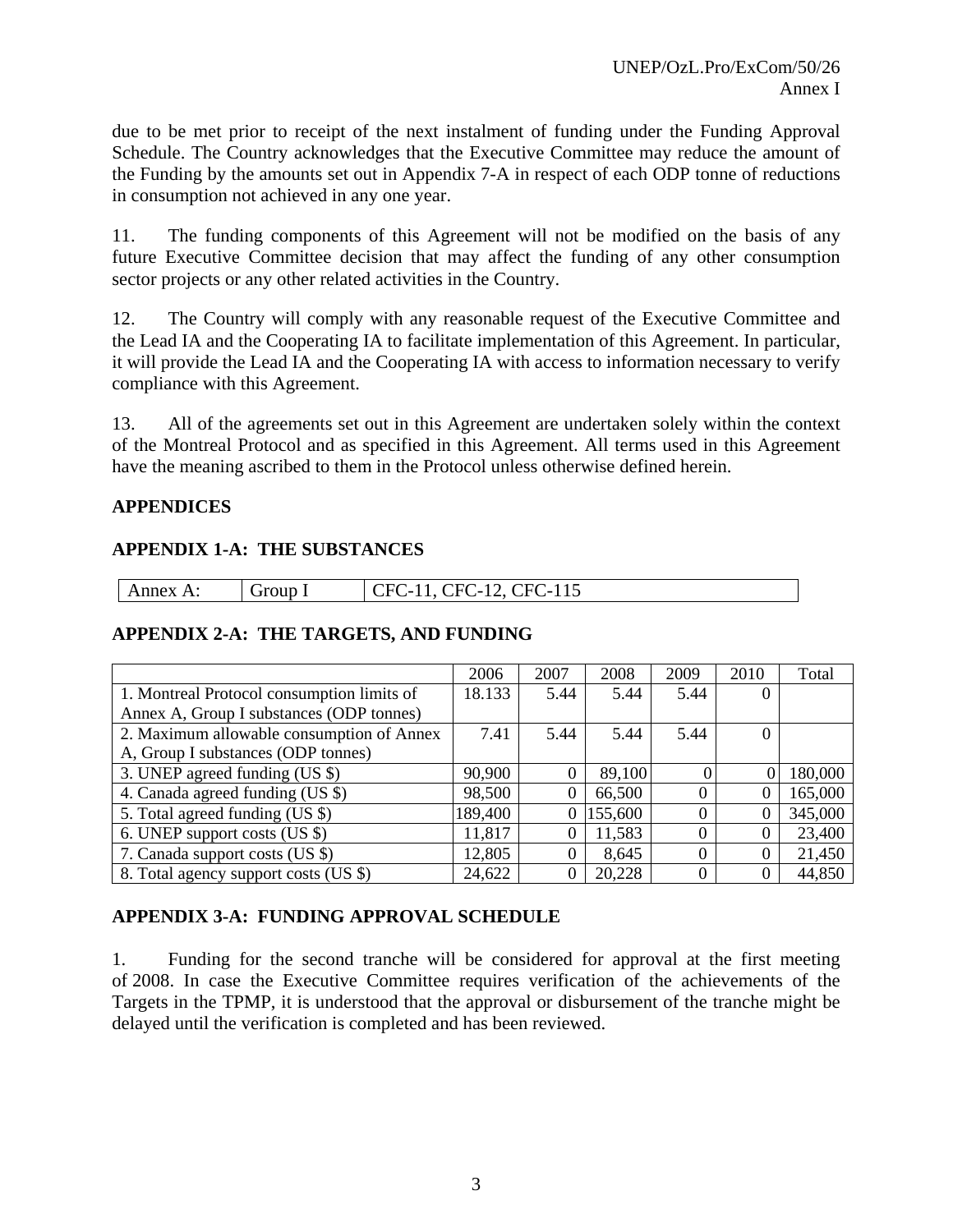# **APPENDIX 4-A: FORMAT OF ANNUAL IMPLEMENTATION PROGRAMME**

#### 1. **Data**

| Country                                      |  |
|----------------------------------------------|--|
| Year of plan                                 |  |
| # of years completed                         |  |
| # of years remaining under the plan          |  |
| Target ODS consumption of the preceding year |  |
| Target ODS consumption of the year of plan   |  |
| Level of funding requested                   |  |
| Lead implementing agency                     |  |
| Cooperating agency(ies)                      |  |

## 2. **Targets**

| <b>Indicators</b> |               | <b>Preceding year</b> | Year of plan |  |
|-------------------|---------------|-----------------------|--------------|--|
| Supply of ODS     | Import        |                       |              |  |
|                   | Total $(1)$   |                       |              |  |
| Demand of ODS     | Manufacturing |                       |              |  |
|                   | Servicing     |                       |              |  |
|                   | Stockpiling   |                       |              |  |
|                   | Total (2)     |                       |              |  |

# 3. **Industry Action**

| Sector        | Consumption<br>preceding year<br>$\perp$ | Consumption<br>year of plan<br>(2) | Reduction<br>within year of<br>plan $(1)-(2)$ | Number of<br>projects<br>completed | Number of<br>servicing related out (in ODP)<br>activities | ODS phase-<br>tonnes) |
|---------------|------------------------------------------|------------------------------------|-----------------------------------------------|------------------------------------|-----------------------------------------------------------|-----------------------|
| Manufacturing |                                          |                                    |                                               |                                    |                                                           |                       |
| Total         |                                          |                                    |                                               |                                    |                                                           |                       |
| Servicing     |                                          |                                    |                                               |                                    |                                                           |                       |
| Refrigeration |                                          |                                    |                                               |                                    |                                                           |                       |
| Total         |                                          |                                    |                                               |                                    |                                                           |                       |
| Grand total   |                                          |                                    |                                               |                                    |                                                           |                       |

# 4. **Technical Assistance**

Proposed Activity: Objective: Target Group: Impact:

# 5. **Government Action**

| Policy/Activity Planned                               | Schedule of Implementation |
|-------------------------------------------------------|----------------------------|
| Type of policy control on ODS import: servicing, etc. |                            |
| Public awareness                                      |                            |
| Others                                                |                            |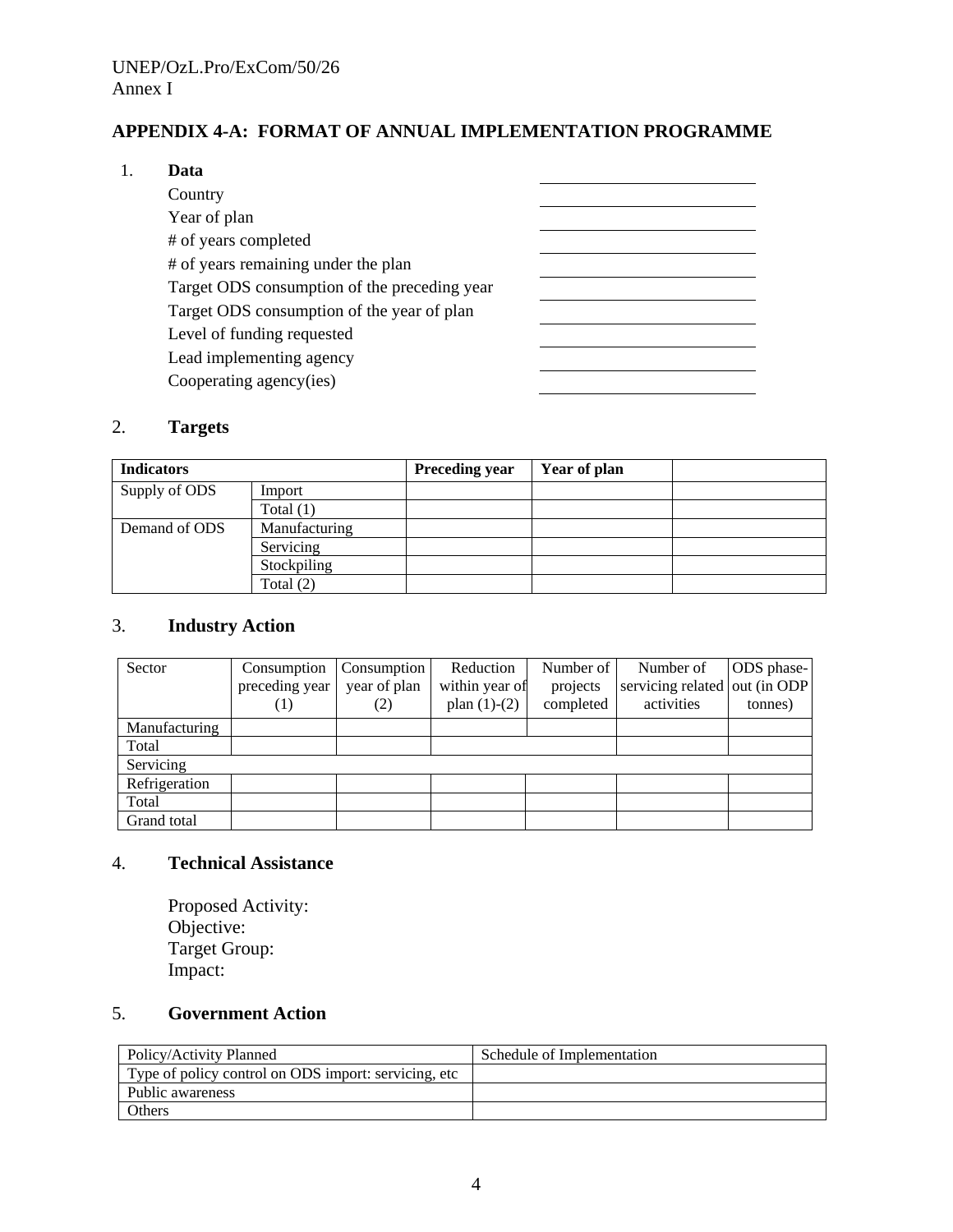#### 6. **Annual Budget**

| Activity | <b>Planned Expenditures</b><br>until approval of next tranche (US \$) |
|----------|-----------------------------------------------------------------------|
|          |                                                                       |
| Total    |                                                                       |

#### 7. **Administrative Fees**

# **APPENDIX 5-A: MONITORING INSTITUTIONS AND ROLES**

1. All the monitoring activities will be coordinated and managed through the project "Monitoring and Management Unit", within the Bureau National Ozone.

2. The Lead IA will have a particularly prominent role in the monitoring arrangements because of its mandate to monitor ODS imports, whose records will be used as a crosschecking reference in all the monitoring programmes for the different projects within the TPMP. This organization, along with the cooperating IA will also undertake the challenging task of monitoring illegal ODS imports and exports with advisements made to the appropriate national agencies through the National Ozone Office.

#### Verification and reporting

3. The Executive Committee reserves the right for requesting through the Lead IA an independent verification of the activities that have been implemented under the TPMP for Burkina Faso, as per decision 45/54. In this case, the Government of Burkina Faso in consultation with the Lead IA would select the independent organization (auditing) to carry out the verification of the TPMP.

4. Prior to requesting the second tranche of funding, the Lead IA will carry out an assessment to determine:

- (a) Whether the 2006 maximum allowable consumption has been met; and
- (b) The status of implementation of the TPMP activities and their relative success.

5. The Lead IA, together with the Government of Burkina Faso and the Cooperating IA, will decide together on the parameters and procedures for this assessment.

#### **APPENDIX 6-A: ROLE OF THE LEAD IMPLEMENTING AGENCY**

1. The Lead IA will be responsible for a range of activities specified in the project document along the lines of the following:

- (a) Ensuring performance and financial verification in accordance with this Agreement and with its specific internal procedures and requirements as set out in the Country's phase-out plan;
- (b) Assisting the Country in preparation of the Annual Implementation Programme;